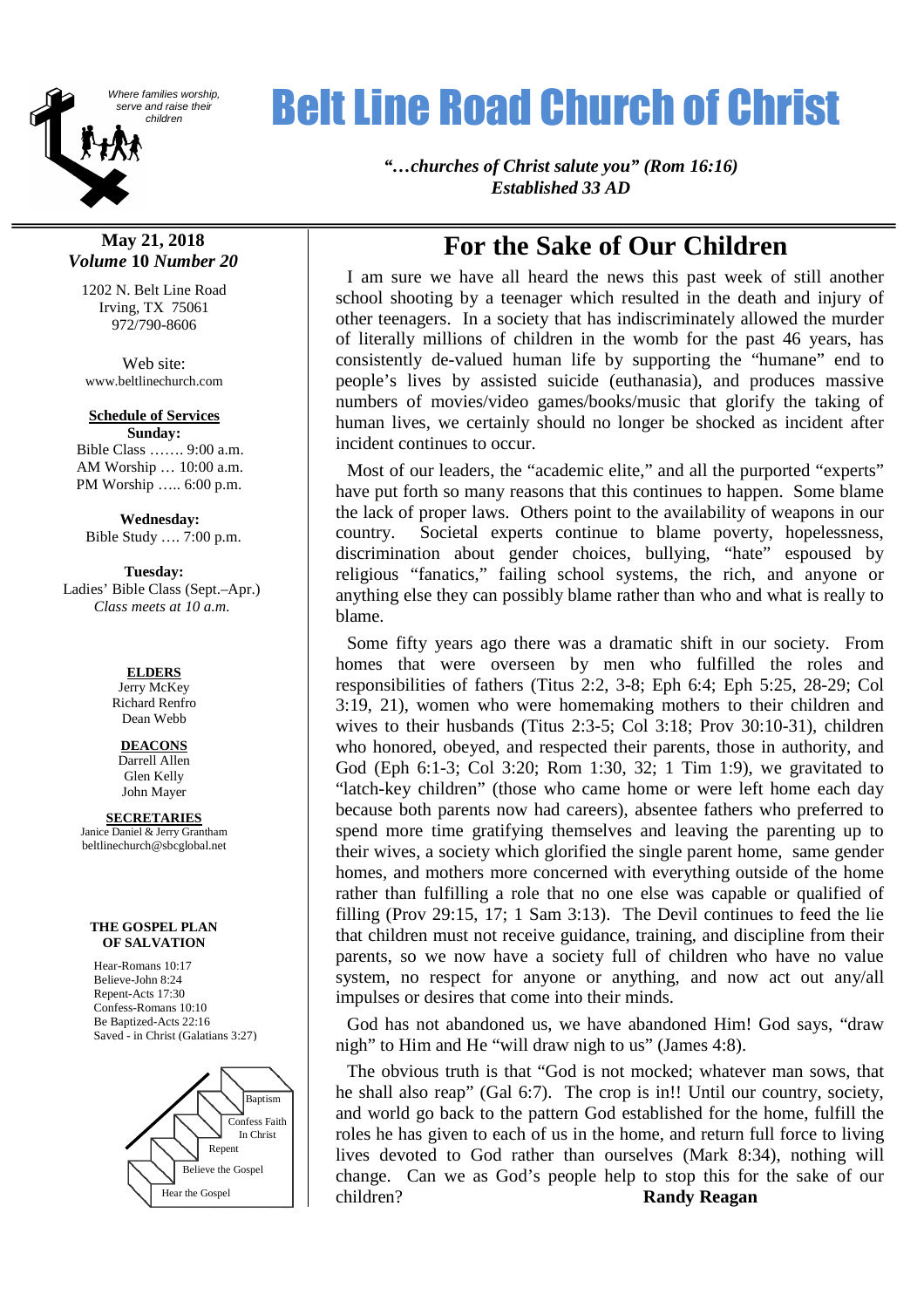## **FAMILY NFWS:**

## **MAY ASSIGMENTS**

## **GREETERS:**

- **May 27** Front Foyer Dale & Katherine Cox Back Foyer – Randy & Barbara Reagan
- **June 3** Front Foyer Glen Kelly & Myrtle Wade Back Foyer – Mike & Sharon Haynes

**Communion Preparation:** Donna Davis & Mary Martini

**Contribution Counters:** John Mayer & Thomas Rathbun

*Ongoing Health Concerns:* Bobby Bowen, Dessie Ross, Carol Swinney, David & Faye West, Laquita Baker, Ezra Castro, Nellie Melvin, Grady & B.C. Fowler, Paul Kelly, Beverly McKey, Jimmy Webb, Barbara Reagan, Alice Worthy, Jerry & Vicki Catlin, Parker Sneed, Polly Roses, Ann Herriage, Laura Jenkins, Linda Matthews

*Home Bound Members***:** Helen Thomas, Mary Walker, Dessie Ross, Gearldean Jones, Denzil Myers

*Nursing Home***: Nellie Melvin –** Avalon Memory Care

*Military:* Chris & Abigail Mathews

## **EVENTS**

**MISSION PRINTING –** Mission Printing will meet **MISSION PRINTING** – Mission Printing will meet  $\begin{array}{c}$  Thursday.<br>every **SUNDAY** at 4:00 p.m. in the Jr. Auditorium to before they collate and staple tracts to be sent all over the world. Please come help us and enjoy the wonderful Christian fellowship.

## \*\*\*\*\*\*

## **PRAYER CONCERNS**

Jerry Catlin had a successful procedure done last Monday. He is now home from the hospital.

Linda Matthews is home from the hospital. They have requested **no visitors** as she is still contagious. She has both Colitis and C.Diff infection.

**Beverly McKey** had her Proton treatment last Thursday and starts Chemo treatments today.

**Myrtle Wade** will have her next surgery on May 29.

**Dessie Ross** went home last Tuesday from rehab. The family has requested **no visitors** until they get her situated. She would appreciate calls and cards.

**Henry Seidmeyer** has asked for prayers for his son **Robert Seidmeyer. Robert** had a cancer removed from his bladder on Friday.

**Cathy Taylor** has been in a lot of pain with her back and leg. She went to physical therapy on Wednesday. **Polly Roses** has asked for our prayers. She has an aneurism and is scheduled for a TPA procedure this The doctors are doing additional testing before they make a decision as what to do for her.

There are many others who are dealing with short term health issues. Please remember them in your daily prayers.

## \*\*\*\*\*\* **SUMMER SERIES**

Our Wednesday Night Summer Series will be starting on **June 6** at 7:00 p.m. There are print-outs in both foyers of the topics and speakers. Please come on Wednesday nights and bring friends and family with you.

## \*\*\*\*\*\*

**Alex Perry's** last day with us was yesterday. He is headed back to his home in Alabama for a short while before he goes into the **Air Force** for Basic Training. We wish him well in his new career endeavor.

## \*\*\*\*\*\*

There are new "Spiritual Sword" and "Christian Courier" literature in both foyers. Please take what you want to read and pass on to friends and family.

## News at Belt Line Call in your information to the office at: 972-790-8606 by Sunday evening

## **SERMONS**

**May 27 –** a.m. "But What About?" John 6:48-66 p.m. "Christ-Like" Luke 7:12-14

## **HAVE YOU INVITED SOMEONE TO WORSHIP THIS WEEK?**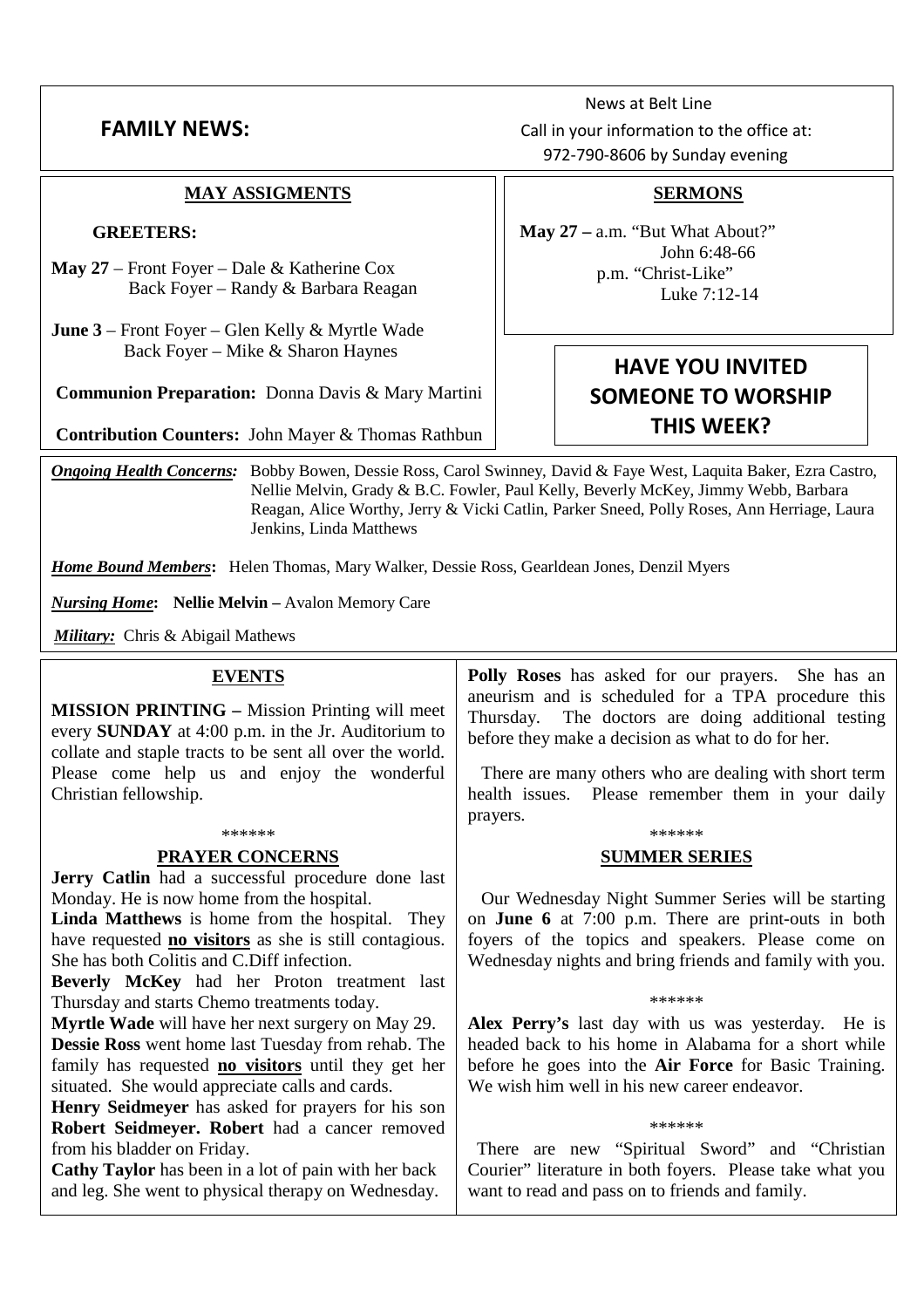### **CALENDAR OF EVENTS**

## **MAY BIRTHDAYS**

| 5/1  |
|------|
| 5/11 |
| 5/13 |
| 5/14 |
| 5/16 |
| 5/21 |
| 5/24 |
| 5/27 |
| 5/27 |
| 5/30 |
|      |

## **MAY ANNIVERSARIES**

| Don & Anne Herriage | 5/18 |
|---------------------|------|
| Dean & Joy Webb     | 5/23 |

*If unable to serve on the Lord's table, please contact Curtis Vaughan: (469) 216-7580*

**Men** who serve on the Lord's Table on Sunday mornings, please go to room #116 **five minutes** before services.

## **THOSE PRIVILEGED TO SERVE THIS SUNDAY**

## **LORD'S TABLE (MORNING) 5/27/18 SUNDAY PRAYERS**

- 
- 
- 
- 
- Alex Mayer
- 

## **LORD'S TABLE (EVENING)** John 6:48-66

Darrell Allen & Richard Renfro P.M. Jerry McKey

A.M. Jerry McKey Darrell Allen

P.M. Mike Haynes

- **Front Table Rear Table Rear Table A.M.** Dean Webb Ray Simpson Bobby England Richard Renfro Alex Perry Nathan Allen Nathan Mex Darrell Allen Curtis Vaughan Glen Kelly P.M. Thomas Rathbun
- Kenny Mayer Robert Taylor | Curtis Vaughan

## **•** Don Herriage **SCRIPTURE READING**

A.M. Kenny Mayer Luke 7:12-14

### **SONG LEADERS COMMUNION TO SHUT-INS**

## **FOR THE RECORD: ATTENDANCE & BUDGET NUMBERS**

|                     | <b>Last Week</b> | This Week | YTD Avg. | <u>Goal</u> |
|---------------------|------------------|-----------|----------|-------------|
| <b>Sunday</b>       | 63               | 61        | 64       | 100         |
| A.M. Worship        | 95               | 86        | 97       | 150         |
| P.M. Worship        | 75               | 71        | 70       | 80          |
| <b>Wed. Class</b>   | 61               | 60        | 60       | 85          |
| <b>Contribution</b> | \$5054           | \$4601    | \$5575   | \$5300      |

## **MISSIONARIES SUPPORTED**

**Glen Tattersall** – Australia **Roland & Rose Mohsen** – France **Jose Luis Suarez Garcia** - Mexico **Gary & Nadya Workman** – Ukraine **Charlie & Mary DiPalma** – Australia **Willie & Del Gley** – Ghana/Togo, Africa **David & Paula Tarbet** – New Milford, CT **Matthew & Emma Idowu Fola** – Lagos, Nigeria **Ted Lingren** – Sisophon Bible School – Cambodia **Rohan & Sandra Jones** – Cape Town, South Africa **Elangwe & Magdaline Gregory –** Wotutu, Cameroon **Terry & Pam Laurence** – Ft. Defiance, Arizona – Navajo **Dennis & Beth Johnson** – Chennai Teacher Training School – India

## **OTHERS SUPPORTED**

**Paper Pulpit** – Hurst, Texas **The Truth In Love** – Hurst, Texas **Wayne Jackson** – Christian Courier on the Web **Christ's Haven Children's Home** – Keller, Texas **Foster's Home for Children** – Stephenville, Texas **Willie Alvarenga** – Brown Trail School of Preaching **Mission Printing Worldwide Literature Distribution**

### **STUDENT PREACHERS SUPPORTED**

Brown Trail School of Preaching – Bedford, Texas **Joseph Harris, Nathan Boyd, William Garcia** Southwest School of Bible Studies – **Garrett English**